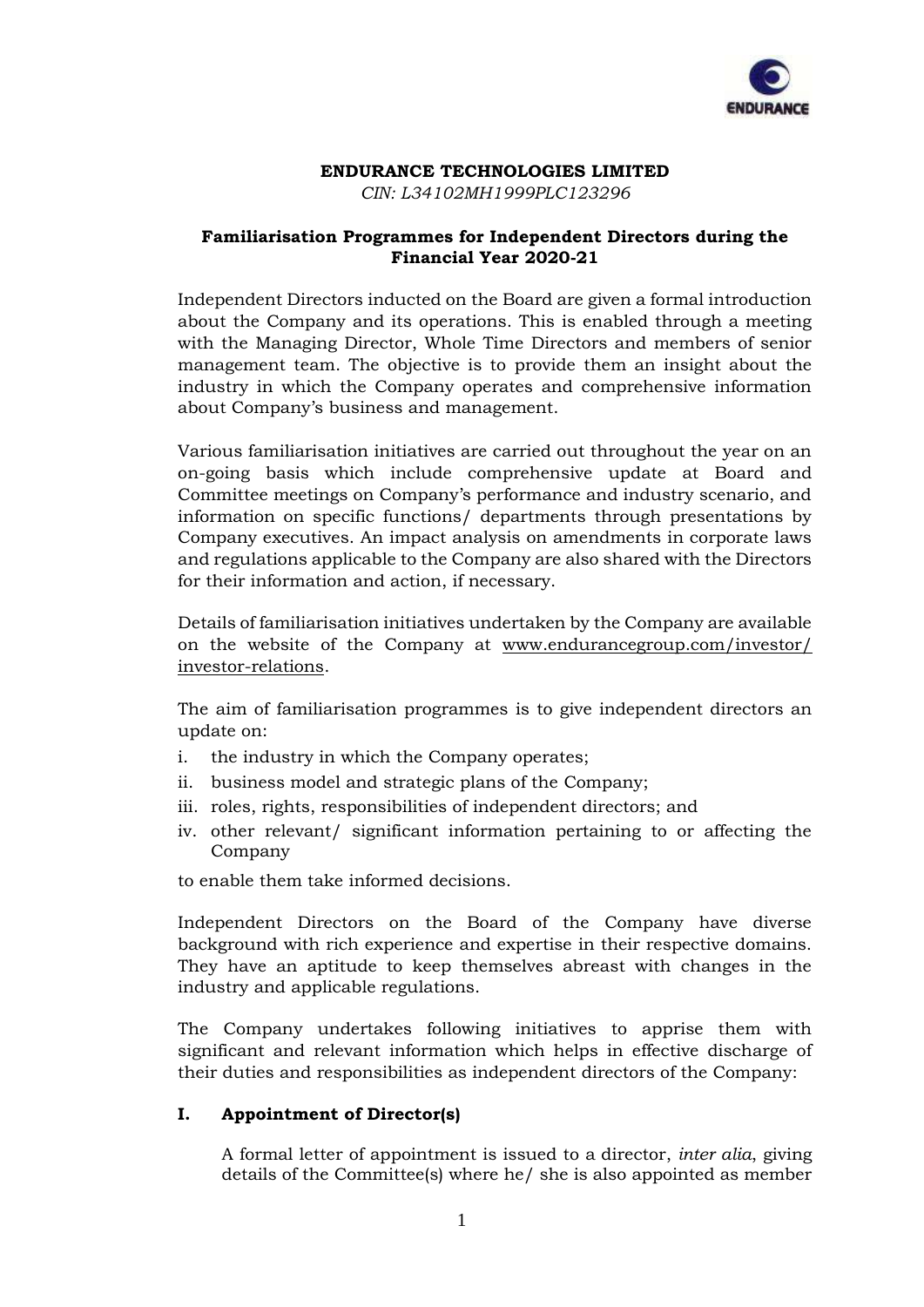

along with the terms of reference, information about other Board constituted committees, roles and responsibilities as independent director. The director is also provided with a handbook, which gives an overview on the Company and the Management comprising, amongst others, following information:

- a. Corporate overview:
	- i. Purpose, Philosophy, Vision, Mission and Goal of the Company;
	- ii. Company's values;
	- iii. Descriptive input on products manufactured by the Company; and
	- iv. Organogram of Endurance Group which details the subsidiaries and their shareholding pattern.
- b. Board and Management overview:
	- i. Constitution of the Board of Directors and various committees of the Board along with their terms of reference and names of members;
	- ii. Profile of Board members; and
	- iii. Names and contact details of members of core management team.
- c. Reference Documents:
	- i. Code of Conduct for Directors and Senior Management Personnel;
	- ii. Code of Conduct for Prevention of Insider Trading;
	- iii. Corporate policies of the Company approved by the Board which, *inter-alia*, include Whistle Blower Policy, Corporate Social Responsibility Policy, Nomination and Remuneration Policy, Risk Management Policy; and
	- iv. Powers of the Board, liabilities of Directors their duties and responsibilities, etc. as enumerated in the Act and the Listing Regulations.

### **II. Updates at Board Meetings**

Frequency: At periodic intervals (annual/ bi-annual/ quarterly)

Presentations are made by head of functions/ senior executives of the Company to the Board. These are with an aim to keep the Non-executive directors conversant and updated on various matters, *inter alia*, encompassing:

i. Company's performance *vis-à-vis* industry performance, business trends, update on plant operations, new orders/ share of business of customers, initiatives on Research & Development and other significant matters like, setting up of new facility/ies, acquisition(s);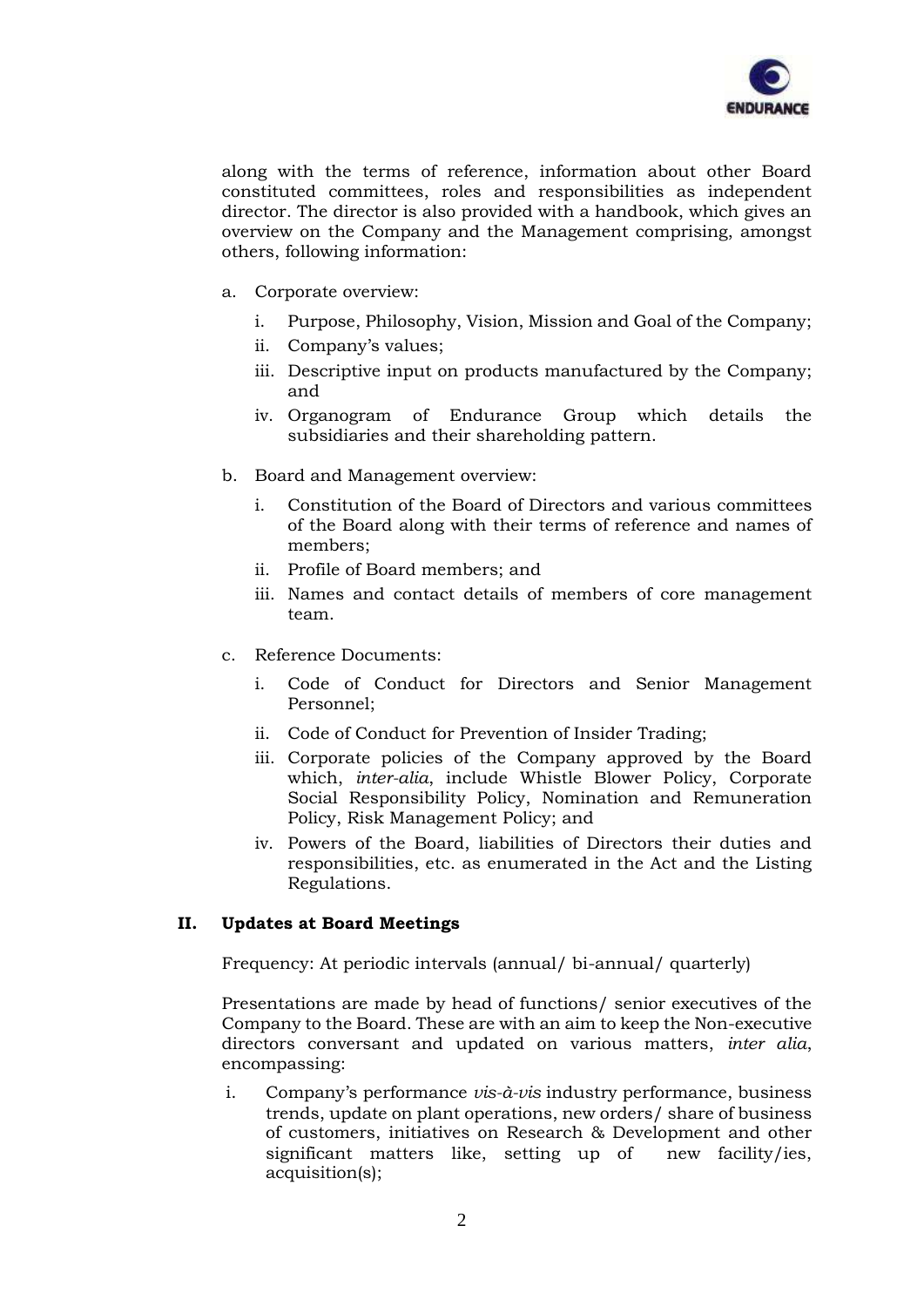

- ii. Detailed review on operating and financial performance of the Company's overseas subsidiaries including business trends based on economic and geo-political specific influence;
- iii. Strategic business plans including annual budgets;
- iv. Presentations by head of function / senior management official(s) of key functions like Research & Development, Marketing, Sourcing, Human Resources, giving an overview of the respective function, its staffing, progress in their respective areas including SWOT analysis, where relevant.
- v. Risks assessment and mitigation plans as per adopted Risk Management framework;
- vi. Initiatives relating to health, safety and environment;
- vii. Amendments to the Act, the Listing Regulations and other applicable laws;
- viii. Adequacy of internal controls systems including internal financial controls;
- ix. Any significant information relating to subsidiary companies;
- x. Significant internal audit findings/observations;
- xi. Corporate Social Responsibility initiatives undertaken;
- xii. Changes at senior level management;
- xiii. Litigations and compliance; and
- xiv. Performance evaluation of the Board as a whole, its committees and individual Directors.

The compliance management system is explained in detail to provide them insight on the reporting and monitoring mechanism for all relevant acts, regulations and statutes applicable to the Company.

At periodic intervals Board meetings are held at one of the Company's plants in India or at a subsidiary overseas, during which factory visits are also organised. During the year under review, the Company did not undertake any plant visits in order to comply with the restrictions imposed by authorities in the Standard Operating Procedures, issued in this regard to contain the spread of COVID-19 pandemic.

### **III. Event Based updates**

In terms of the Listing Regulations, events stipulated as material or those assessed to be material based on the criteria laid down in the 'Policy for Determination of Materiality of Event/ Information' are shared with the independent directors, simultaneous to its dissemination to all shareholders by way of corporate announcements through stock exchanges and uploading on Company's web portal.

The updated Policy is placed on the Company's website at www.endurancegroup.com/investor-relations.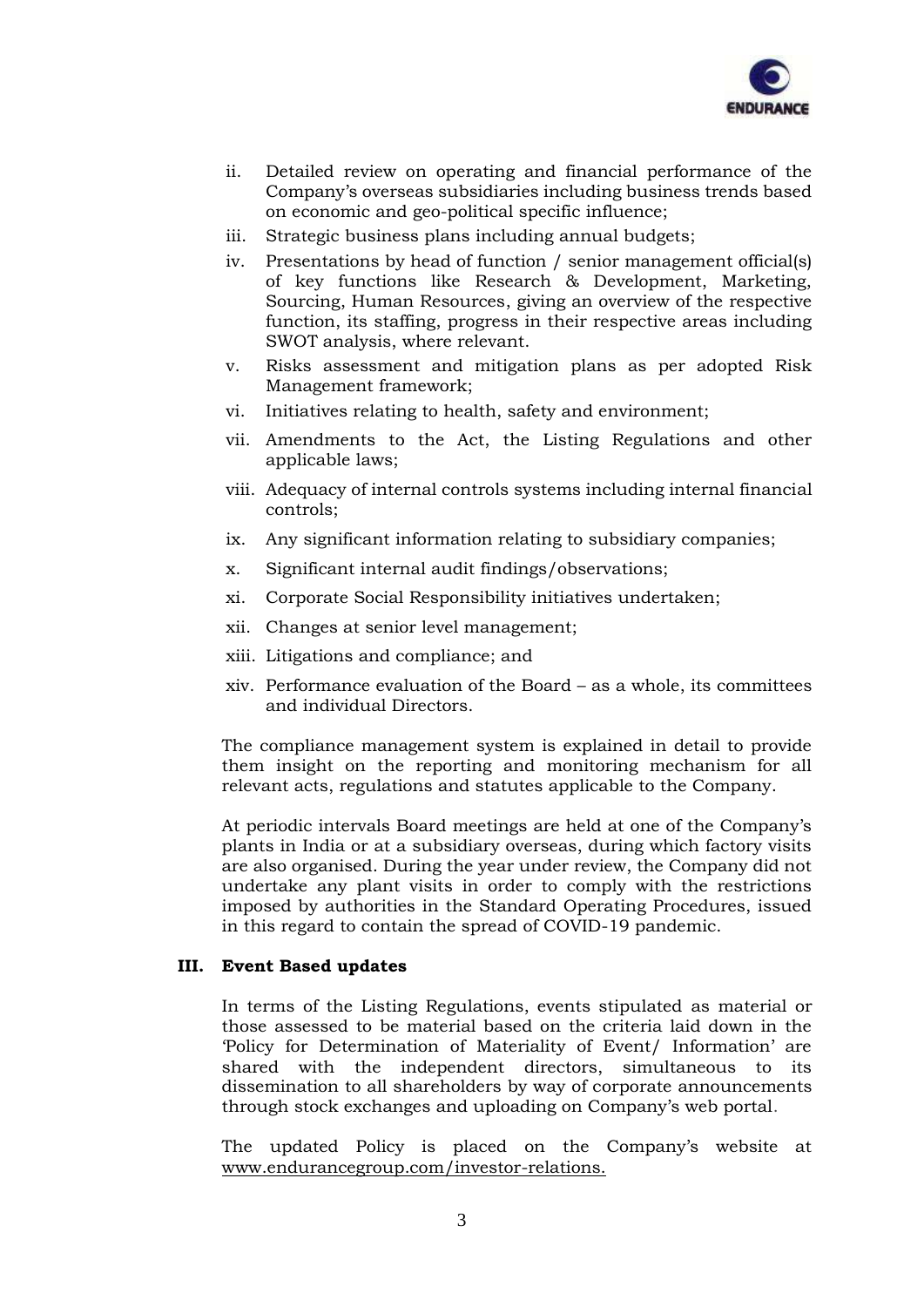

### **IV. Interactions with Management Committee and Senior Management team of the Company**

The Directors have unrestricted access to information and are free to interact with the senior management officials. The independent directors are invited to attend internal management review meetings where key strategic deliberations relating to business plans and human resources initiatives are discussed. Such forums provide an opportunity to the Board members to interact with project/ functional teams which gives an insight from business perspective and provides a platform for the management to receive strategic inputs from the directors.

Details of the familiarisation programmes undertaken during the financial year 2020-21 are given below:

| Sr. No. | Date                                  | <b>Particulars of Familiarisation</b>                                                                                                                                                                                                                                                                                                                                                                                                                           |                         |
|---------|---------------------------------------|-----------------------------------------------------------------------------------------------------------------------------------------------------------------------------------------------------------------------------------------------------------------------------------------------------------------------------------------------------------------------------------------------------------------------------------------------------------------|-------------------------|
|         |                                       |                                                                                                                                                                                                                                                                                                                                                                                                                                                                 |                         |
| 1.      | 25 <sup>th</sup> June,                | Presentation by the Director and Chief Executive Officer of                                                                                                                                                                                                                                                                                                                                                                                                     | spent<br>$\overline{2}$ |
|         | 2020                                  | Endurance Overseas Srl, Italy on European operations and<br>by the Director and Group Chief Financial Officer on the<br>financial performance of the Company, both standalone and<br>consolidated, for the FY 2019-20.                                                                                                                                                                                                                                          |                         |
| 2.      |                                       | Update on projects and programmes undertaken by the<br>Company in terms of Corporate Social Responsibility Policy<br>in the FY 2019-20 and plans for the FY 2020-21.                                                                                                                                                                                                                                                                                            |                         |
| 3.      |                                       | Presentation on Health, Safety and Environment of the<br>Company encompassing following for FY 2020-21:                                                                                                                                                                                                                                                                                                                                                         |                         |
|         |                                       | • Group Safety Performance;<br>• Corporate Safety initiatives; and<br>• Environment Initiatives.                                                                                                                                                                                                                                                                                                                                                                |                         |
| 4.      | 13 <sup>th</sup><br>August,<br>2020   | Presentation by the Managing Director, the Director and<br>Chief Operating Officer, the Director and Group Chief<br>Financial Officer of the Company and the Director and Chief<br>Executive Officer of Endurance Overseas Srl, Italy on Annual<br>Business Plan of the Company and its subsidiaries. This<br>presentation included operating and sales plan and budget<br>of the Company and that at Group level for last three quarters<br>of the FY 2020-21. | 2                       |
| 5.      |                                       | Presentation by the Director and Chief Executive Officer of<br>Endurance Overseas Srl, Italy on European operations and<br>by the Director and Group Chief Financial Officer on the<br>financial performance of the Company, both standalone and<br>consolidated, for the quarter ended 30th June, 2020.                                                                                                                                                        |                         |
| 6.      | 10 <sup>th</sup><br>November,<br>2020 | Presentation by the Director and Chief Executive Officer of<br>Endurance Overseas Srl, Italy on European operations and<br>by the Director and Group Chief Financial Officer on the<br>financial performance of the Company, both standalone and<br>consolidated, for the quarter and half year ended 30th<br>September, 2020.                                                                                                                                  | 2.5                     |
| 7.      |                                       | Presentation by Vice-President - HR and Strategic Projects<br>on 'People Strategy' for the organisation covering following<br>points:<br>• Developing a high performance culture;<br>• Improving ways of working; and<br>• Ensuring effectiveness of development initiatives.                                                                                                                                                                                   |                         |